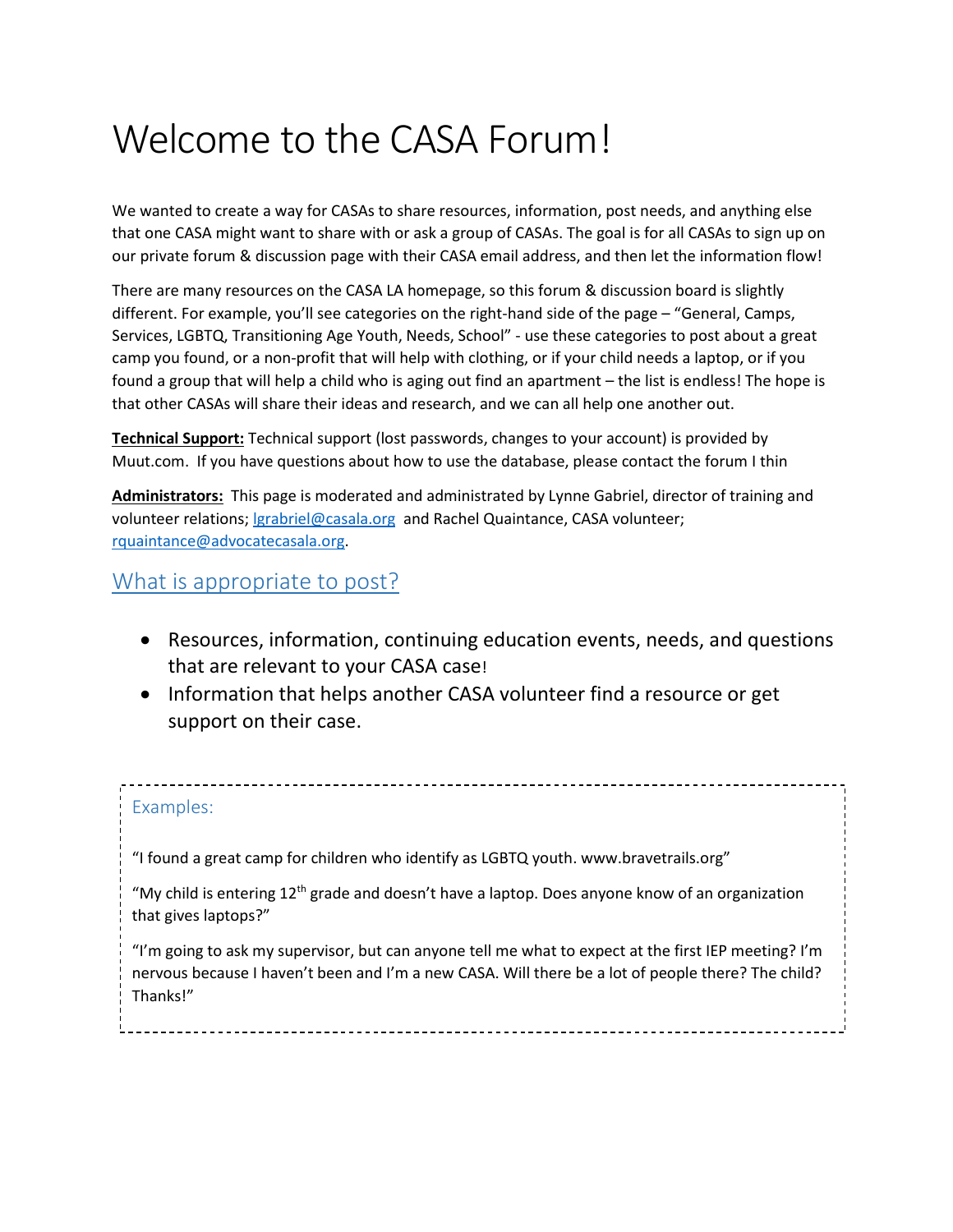As a reminder:

Always do your own research: Some programs services, etc. may be no longer available, is incorrect or outdated. The opinion of another CASA should not constitute as research as the services and programs may or may not be appropriate for every child/youth.

## What is **not** appropriate to post?

- Profanity, unprofessionalism, discriminatory language, rudeness, name calling and arguing.
- Debates surrounding personal beliefs and opinions.
- Personal/identifying information about your child/youth.
- Self-promoting posts
- Fundraising posts (for your youth or any other cause)
- Negativity directed at your CASA youth, CASA staff, another CASA or the CASA program<sup>i</sup>

### Examples:

"Hi CASAs! I'm an actor and am doing a really amazing play in Hollywood about the struggle of being a homeless youth in Los Angeles. Tickets are only \$15! Hope to see you there!"

"My kid is terrible. I can't wait to be done with him. He is flunking out and doesn't listen to anything I say".

" My kid, Marky Green (age 15, currently living at Hillsides) is in huge need for a new backpack. Does anyone know where we can get a nice one for free?"

"I don't agree with how my supervisor edited my court report. She doesn't know anything! Is anyone else having the same problem with their supervisor?

## Community Guidelines

In registering for and using the CASA Forum, you agree to adhere to the following community agreements. If you are found to violate any of these agreements or engage in inappropriate use of the forum, this may result in you being removed from the CASA Forum and/or further disciplinary action by the CASA program. The administrator(s) of the site will consult with a CASA employee about any questionable posts, links, responses, et al before any CASA is removed.

 Follow the above recommendations of which posts are appropriate/not appropriate to post on the CASA Forum. If you're questioning whether to post something, ask your CASA supervisor, or email the administrator of our forum.